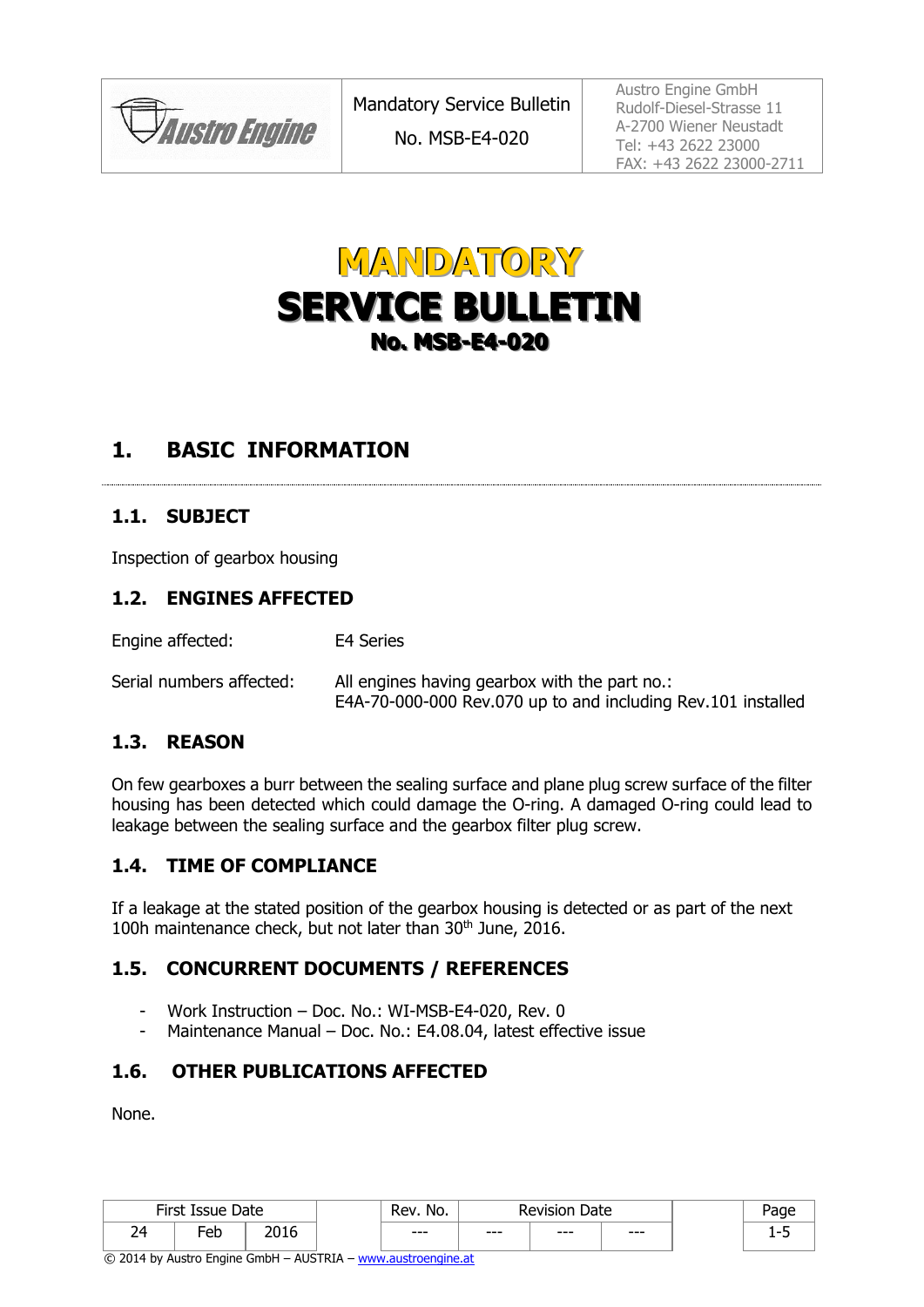

Austro Engine GmbH Rudolf-Diesel-Strasse 11 A-2700 Wiener Neustadt Tel: +43 2622 23000 FAX: +43 2622 23000-2711

# **2. TECHNICAL DETAILS**

## <span id="page-1-0"></span>**2.1. ACCOMPLISHMENT / INSTRUCTIONS**

Inspect the gearbox filter housing for an existing burr between the sealing surface and the plane plug screw surface if a leakage at the stated position of the gearbox housing is detected or as part of the next 100h maintenance check.

- 1. Remove the Gearbox Oil Filter according to Maintenance Manual E4.08.04 Chapter 85-10-31.
- 2. Inspect the O-Ring for damages. A damaged O-ring is an indication for a possible existing burr at the sealing surface.

Discard the O-Ring! Е

и

3. Conduct a visual inspection for an existing burr at the end of the chamfer of the thread where the filter plug screw is installed. Compare to the example given below:





**Fig. 1: Gearbox filter housing Fig. 2: Detail (burr detected - within the red oval)**



If a burr is existing, the gearbox filter housing must be re-worked according to Work Instruction WI-MSB-E4-020 Rev.0.

|    | First Is<br>Issue | Date        | No.<br>Revision<br>Rev |      | Date |      | 'age |          |
|----|-------------------|-------------|------------------------|------|------|------|------|----------|
| 14 | -<br>−or<br>◡     | nn.<br>∠∪⊥∪ |                        | $--$ | $--$ | $--$ | $--$ | <u>.</u> |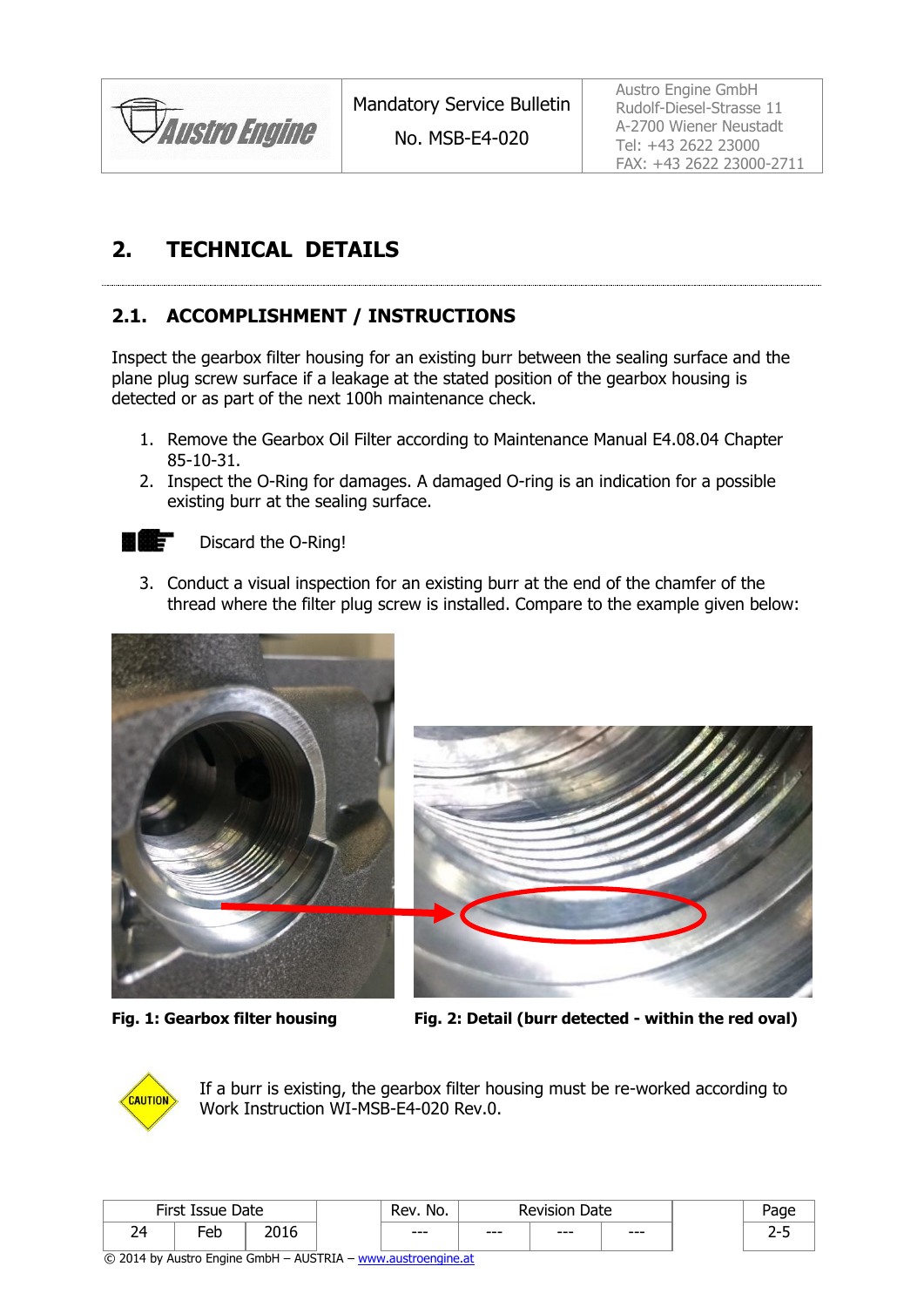*Austro Engine* 

4. Install the Gearbox Oil Filter according to Maintenance Manual E4.08.04. Chapter 85- 10-32.



- 5. Perform an engine ground run according to Maintenance Manual E4.08.04 Chapter 71-00-03.
- 6. After ground run inspect the gearbox oil system for leakage.

### **2.2. ILLUSTRATIONS**

None.

#### **2.3. MASS (WEIGHT)**

Not affected.

#### **2.4. APPROVAL STATEMENT**

The technical content of this document has been approved under the authority of DOA No. EASA.21J.399.

|           | First Is<br>Date<br>Í SSI IA<br>---- |                      | -<br>No.<br>₹ev | Date<br>Revision |      |      |   |
|-----------|--------------------------------------|----------------------|-----------------|------------------|------|------|---|
| 24<br>. . | -<br>eb                              | ∍ ∩חר<br><b>ZUID</b> | $--$            | $--$             | $--$ | $--$ | ـ |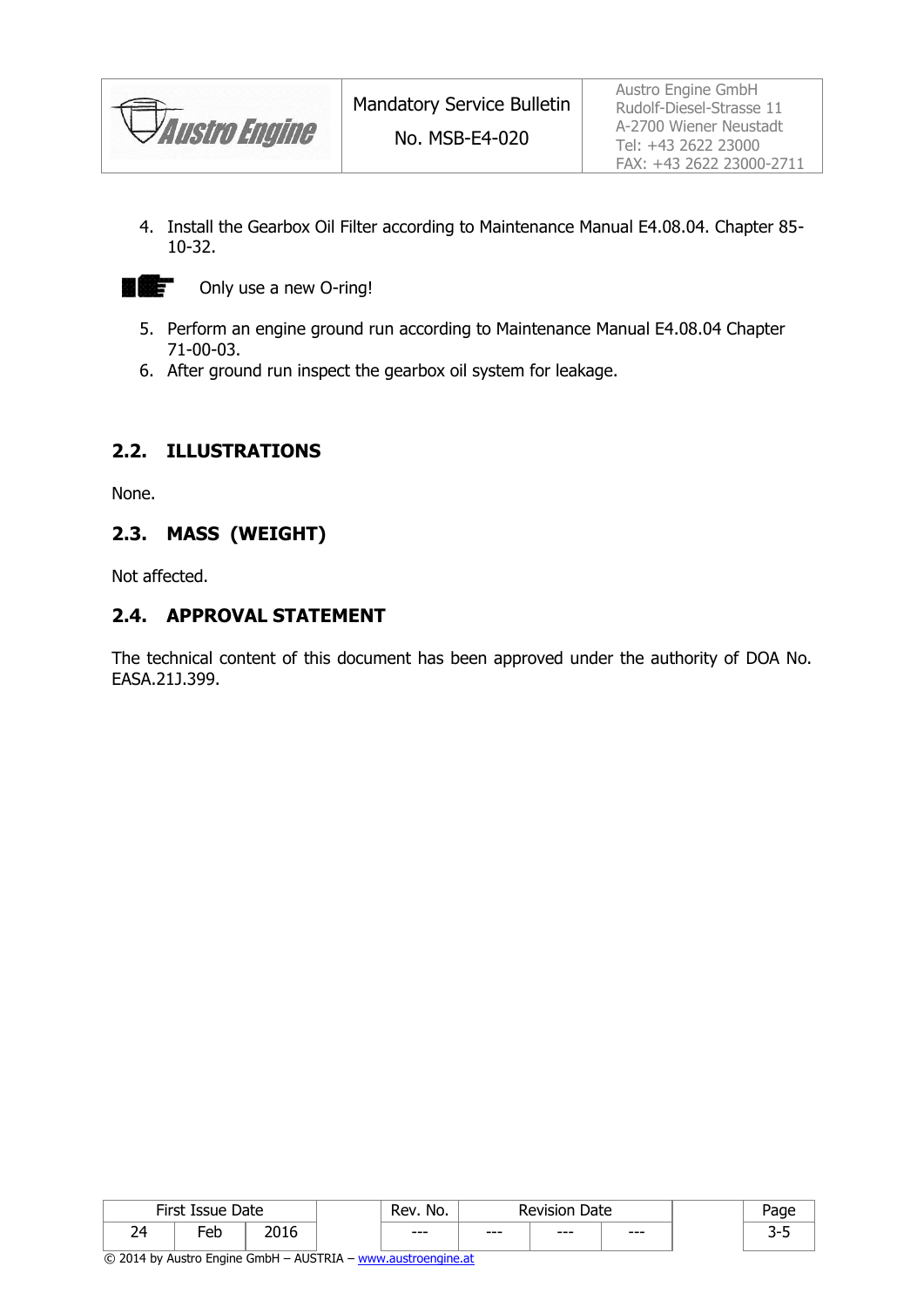Austro Engine GmbH Rudolf-Diesel-Strasse 11 A-2700 Wiener Neustadt Tel: +43 2622 23000 FAX: +43 2622 23000-2711

# **3. PLANNING INFORMATION**

#### **3.1. MATERIAL & AVAILABILITY**

| Amount | <b>Part Name</b> | <b>Part Number</b>         | <b>Rev. Number</b> |  |
|--------|------------------|----------------------------|--------------------|--|
|        |                  | DIN 3771 26x2.0 FPM 70     | ---                |  |
|        | $O$ -ring        | (use alternatively FPM 75) |                    |  |

#### **3.2. SPECIAL TOOLS**

Required material if the plane surface at the gearbox housing must be re-worked:

| Amount | <b>Part Name</b>                             | <b>Part Number</b> |
|--------|----------------------------------------------|--------------------|
|        | Deburring tool                               | AEP-00208-01       |
|        | Special gearbox filter housing<br>plug screw | AEP-00208-02       |

### **3.3. LABOR EFFORT**

Not specified; conducted during line maintenance.

|    | $Eire+I$<br>Date<br><b>Issue</b><br>11 SL |      | No.<br>kev | Date<br>≷evision |      |       | Jane            |
|----|-------------------------------------------|------|------------|------------------|------|-------|-----------------|
| 24 | -<br>eb                                   | ∸∪∸∨ | $--$       | $--$             | $--$ | $---$ | <b>. .</b><br>ـ |